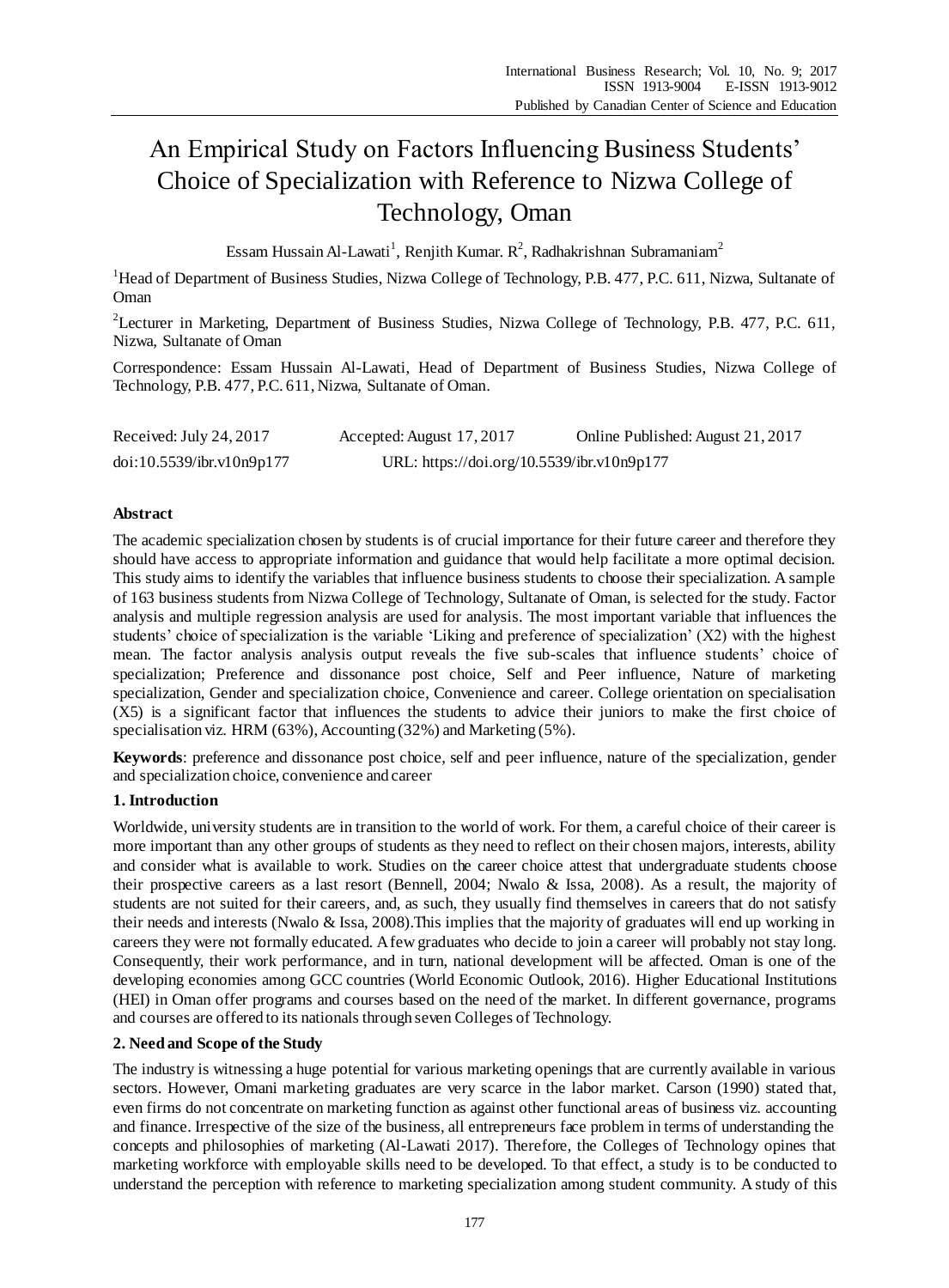nature is imperative to throw light on the psychological and personal choice of the students in selecting a specialization during their program in business studies.

## **3. Statement of the Problem**

It is observed that business students in Nizwa College of Technology prefer Human Resources Management and Accounting specialisation compared to Marketing when they move to higher levels. The college has not offered all the specializations simultaneously from 2004 for students according to their liking and preferences. Only Human Resources Management and Accounting Specializations were offered since September 2006 and later on according to the labor market requirements other specializations viz. E-Business and Marketing were offered in September 2009. Therefore, all the students entered into either Human Resources Management specialization or Accounting specialization. Later on, when E- Business and Marketing specializations were offered, it was found by the administration of the college that most of the students opted Human Resources Management Specialization and Accounting specialization and only a minor percentage of students opted E-Business and Marketing specialization. E - Business Specialization was suspended since September 2014. Therefore, the criteria for offering a particular specialization were arrived as per the CGPA secured by the student community. The total number of students that were likely to move to Diploma second year were divided equally into the number of specializations offered by the department, which was not student centered but system centered. This practice over the years had a cumulative effect of creating a negative perception in the minds of the students' community with regards to marketing specialization. Over the last two years the flow of students into higher levels in Accounting and Human Resources Management specialization are relatively higher than into Marketing specialization. There is a need to know the underlying reasons behind this trend. Therefore this study is conducted to identify the perception variables that influence students when they choose their specialization.

## **4. Review of Literature**

It is evident that individuals possess unique characteristics, values, needs and personalities, which result in different career aspirations and expectations (Mubiana, 2010; Datu, 2012). To pursue the right career, they need to make a wise and careful choice. This means that people need to have reasons for preferring one career over another. The reasons should be accompanied by, among others, enough occupational information relating to the respective career choice (Kidd, 2009). The available studies have showed that for students to join their careers a careful analysis of what has influenced their choices is imperative (Wang & Fwu, 2001). This implies that there is a close relationship between the reasons for an individual's career choice and his or her decision to join it. Empirical studies in Tanzania focused on determinants of career choice (Cosmas, 2010; Mbilinyi, 2012) but paid less attention to the relationship between what are the reasons behind the choice and students' decisions to join their prospective careers. These studies targeted at secondary education level were little known among university students who are in the transition from colleges to the world of work. Career selection decision making process is one of the key elements in an individual's life (Alberts, Mbalo & Ackermann, 2003). There exist numerous problems encountered by students in their process of career selection (Olamide and Olawaiye, 2013). Wrong career selection opens the door for lifelong consequences (Mashige and Oduntan, 2011). The results of a quantitative study conducted in central Pennsylvania by taking rural young adults and adolescents indicated that influence exerted by an individual's family, society, state of economy, their interpretation of better job and financial constraints were major reasons that can influence their career selection (Ferry, 2006). A study conducted in South Africa revealed that the financial factors have an impact on career choices of students (Abrahams, Jano & Van, 2015). Zhang (2007) concluded that personal liking of an individual towards a particular subject contributes in his career selection decision. Shertzer and Stone (2003) found that interest depicted by students in some subjects will mostly lead to the better examination performance and selection of a profession in the same direction. Edward and Quinter (2012) disclosed that an individual's inclination towards a particular field or subject, its preference for a particular job and match between his personality and selected professions is an important factor contributing in career path. Livanos and Pouliakas (2009) suggested that promotion of gender equality should pay closer attention to the educational choices of men and women prior to entry into the labor market. Rebecca, Nyaga & Benard (2016) conducted a study on 399 students in Kenya which resulted in that there is a relationship between personality types, and career choice. Most of the students were satisfied with the course they selected before entering the university that indicates that suitable career choice for students would improve satisfaction and success in their course of study and future employment. The distribution of students among higher education institutions is of great interest since the competition for induction into specific academic fields, mainly those which enjoy social recognition and higher wages in the labor market, is more intense (Gouvias, 1998; Psacharopoulos & Papakonstantinou, 2005; Saiti & Prokopiadou, 2008; Sianou-Kyrgiou & Tsiplakides, 2009; Sianou-Kyrgiou, 2010; Tsakloglou & Antoninis 1999). A study on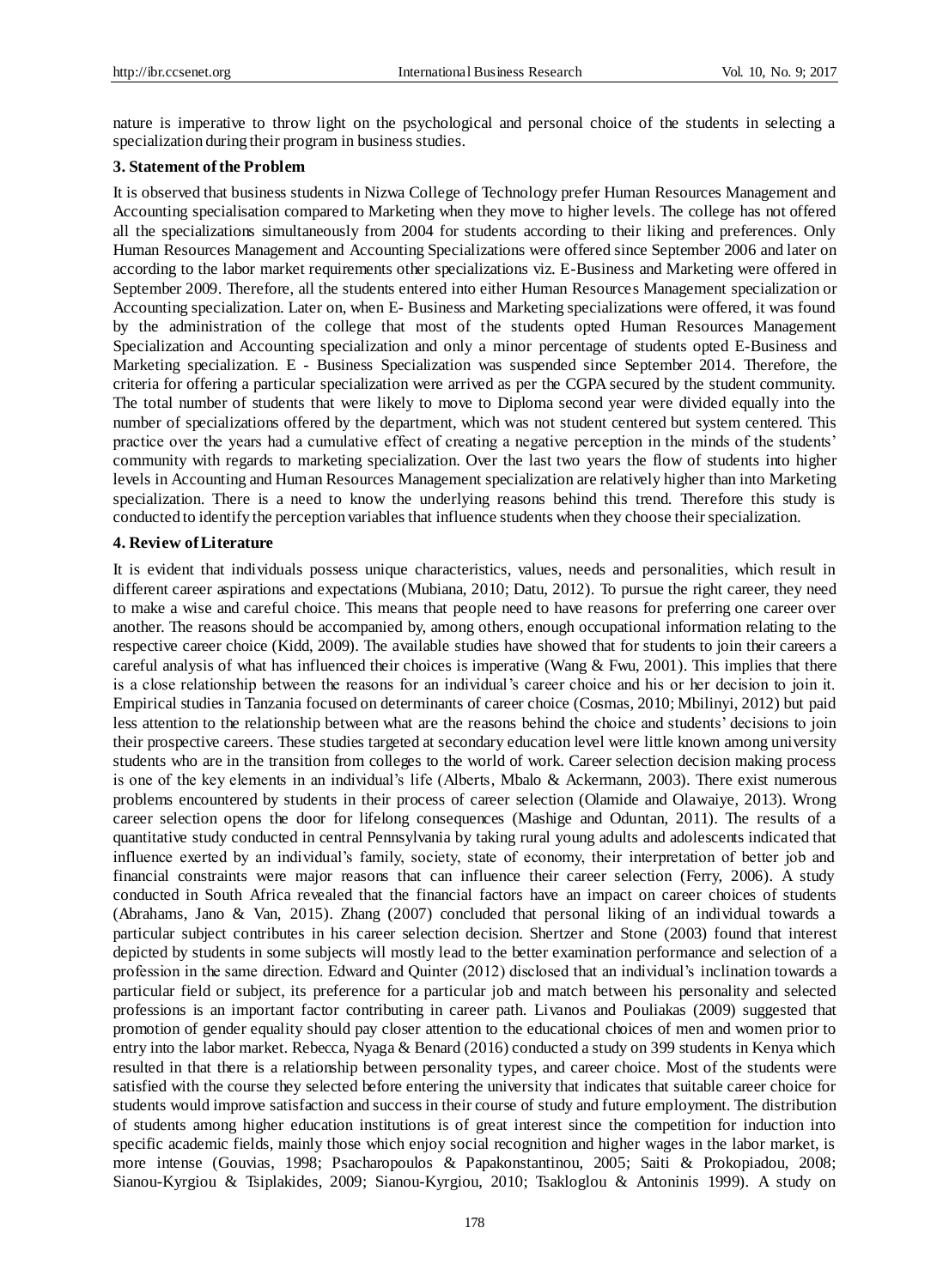individuals' abilities in different sciences among final year students in two universities of Oregon in the U.S.A., showed that the distribution of individuals in different fields is closely linked to their abilities (Paglin & Rufolo, 1990). Zafar (2009) used primary source data from second year students of Northwestern University to analyze their preferences and professional expectations regarding their choice of scientific field. Results showed that preferences (intrinsic motives) are a significant determinant factor that influences the choice of scientific field. McCorkle, Payan, Reardon & Kling, (2007) conducted a study to understand underlying reasons as to why marketing students have a better appreciation of the importance of creativity than other business students, while they do not appear to be more creative than other business students or nonbusiness students.

## **5. Objectives of the Study**

- 1. To determine the major contributing variables that influences business students to choose their specialization.
- 2. To develop a model of variables that creates impact on the selection of specialization by the students
- 3. To assess the factor that influences students to advise their juniors in terms of first, second and third choice.

## **6. Research Methodology**

The study is conducted among the Business students in Nizwa College of Technology, Sultanate of Oman. The sampling frame comprise of 434 Students in Business Studies Department who are from Diploma second year, Advanced Diploma and B.Tech levels pursuing HRM and Accounting specializations. Students pursuing marketing specialization were excluded from the study as this study is likely to create a negative perception in terms of the prospects of marketing specialization in the minds of young students. A sample size of 205 from the sampling frame is taken for the study (Krejcie and Morgan, 1970). Proportionate stratified sampling method is used for selecting the sample respondents. The period of the study was during November 2016 to January 2017. Primary data is collected using a structured questionnaire. The questionnaire was developed by the researchers keeping in mind the level of students in the program. The questionnaire comprises of three sections viz, personal details of the respondents, 15 statements on a five point psychometric Likert learning scale used for educational purpose and a set of open ended questions. A pilot study is conducted to check the validity and fix errors in the instrument. The reliability of the instrument is calculated and the Cronbach's alpha value is 0.74. The response rate is 80% and therefore 163 filled responses are taken for this study. Participants were subject to a comfort zone in their class rooms and they were not embarrassed or subject to any mental stress. Factor analysis is used to reduce the factors and identify the core variables and multiple regression method is used to find the relevant variable that creates an impact on the choice of specialization.

## **7. Analysis and Discussions**

The demographic profile of the sample respondents are briefly explained as follows. 83% of the respondents are females and remaining 17% are male students. Comparing the age group of the students, 31% belong to the age group of 19-20 years. 54% of the respondents are in the age group of 21-22 years. Remaining 15% of the students belong to the age group 23-24 years. The sample is collected from students in various levels of education. 13% of the students are in mixed level, 49% of the students are in second year diploma and 22% of the students are in Advanced diploma level. 16% of the students are in B Tech level. Among the sample respondents, 53% of the students are from Human Resources specialization, 29% from Accounting specialization and remaining 18% of the students are in the mixed level.

Table 1. Descriptive Statistics (Specialization)

| Sl. No | Factors                                                 | Mean   | Std. Deviation |
|--------|---------------------------------------------------------|--------|----------------|
|        | Self-preferred (X1)                                     | 4.0061 | 1.07438        |
| 2      | Like the specialization $(X2)$                          | 4.1779 | 1.12722        |
| 3      | Job opportunities (X3)                                  | 4.0675 | 1.05485        |
| 4      | Feel now as Inappropriate (X4)                          | 4.0184 | 1.04511        |
| 5      | College oriented to choose $(X5)$                       | 3.4663 | 1.14548        |
| 6      | Easy to study $(X6)$                                    | 3.0613 | 1.02254        |
| 7      | HRM and Accounting appropriate for females $(X7)$       | 3.6319 | 1.24701        |
| 8      | Marketing needs more field work and travel (X8)         | 3.1227 | 1.05861        |
| 9      | Marketing jobs are for expatriates (X9)                 | 2.9264 | 1.06897        |
| 10     | Students with high CGPA deserve HRM or Accounting (X10) | 3.4356 | 1.25726        |
| 11     | Marketing is inferior to other specializations (X11)    | 3.0798 | 1.03627        |
| 12     | Family advice (X12)                                     | 3.5644 | 1.23247        |
| 13     | Friend's and seniors advice $(X13)$                     | 3.1350 | 1.28388        |
| 14     | Evaluated the possibilities myself $(X14)$              | 3.7975 | 1.08957        |
| 15     | More jobs available for marketing $(X15)$               | 3.3374 | 1.17179        |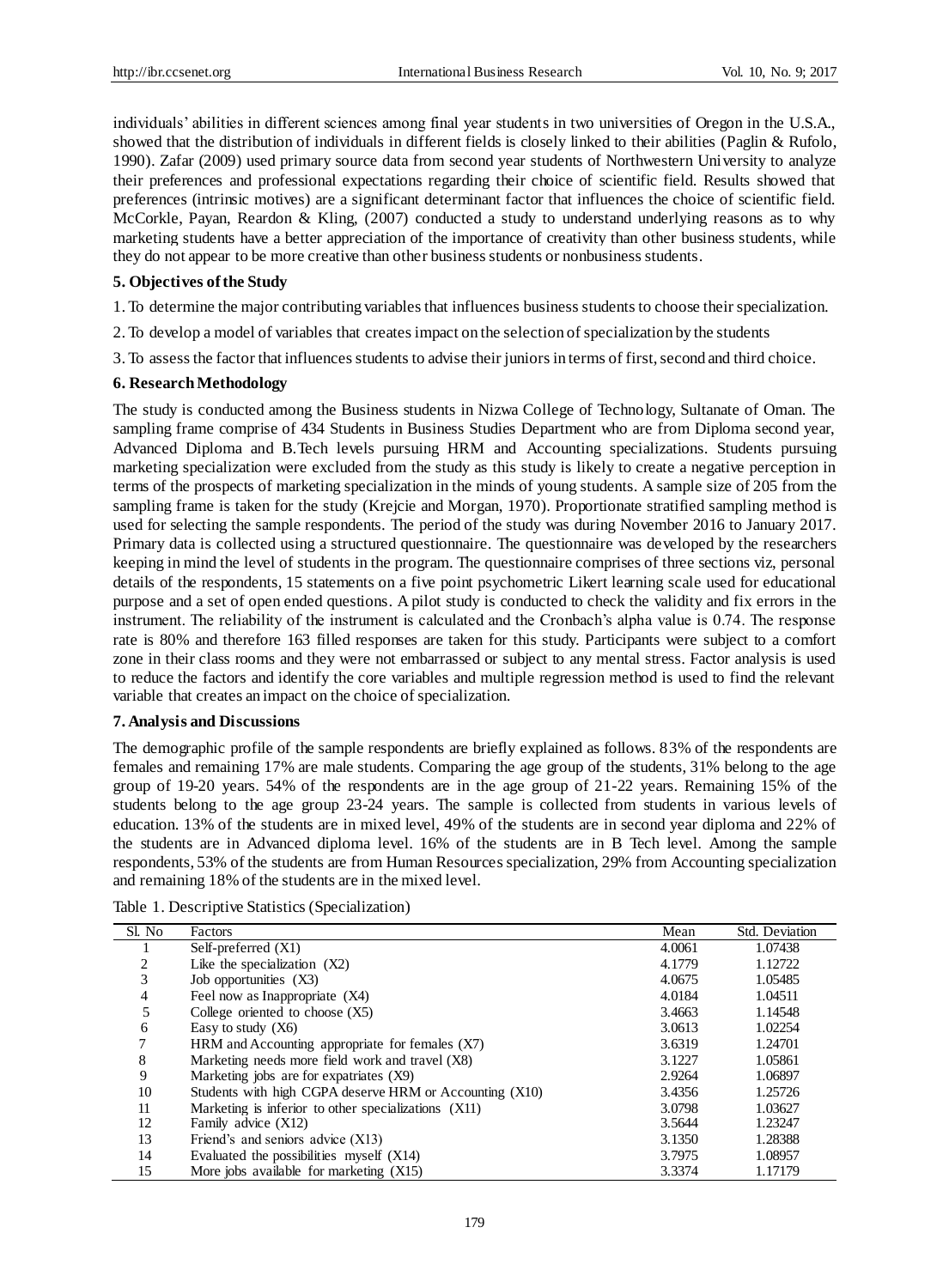The first output from the factor analysis is the table of descriptive statistics of the variables under investigation. This is shown in table 1. The mean and standard deviation of the 163 respondents who participated in the survey are given. From the mean values, it can be concluded that the most important variable that influences the students is their liking towards specialization and are not influenced by any one. If has the highest mean of 4.17. The second most important factor that influences students of choose specialization is the perception of getting job offers with an average score of 4.06.

Table 2. Correlation Matrixa

|              |                | X1    | X2     | X3    | X4     | X <sub>5</sub> | X <sub>6</sub> | X7    | $\rm X8$ | X <sub>9</sub> | X10     | X11   | X12   | X13   | X14   | X15     |
|--------------|----------------|-------|--------|-------|--------|----------------|----------------|-------|----------|----------------|---------|-------|-------|-------|-------|---------|
|              | X1             | 1.000 | .621   | .419  | .566   | .409           | .185           | .218  | .298     | .022           | .213    | .199  | .226  | .308  | .354  | .131    |
|              | X2             | .621  | 1.000  | .525  | .673   | .428           | .076           | .324  | .230     | .088           | .324    | .178  | .136  | .175  | .301  | .113    |
|              | X3             | .419  | .525   | 1.000 | .542   | .382           | .288           | .296  | .208     | .097           | .299    | .046  | .156  | .194  | .243  | .136    |
|              | X4             | .566  | .673   | .542  | 1.000  | .457           | .178           | .256  | .288     | .051           | .233    | .153  | .188  | .256  | .269  | .161    |
|              | X <sub>5</sub> | .409  | .428   | .382  | .457   | 1.000          | .197           | .138  | .258     | .144           | .222    | .234  | .184  | .150  | .254  | .158    |
|              | X <sub>6</sub> | .185  | .076   | .288  | .178   | .197           | 1.000          | .124  | .147     | .224           | .210    | .118  | .056  | .182  | .249  | .204    |
| Correlation  | X7             | .218  | .324   | .296  | .256   | .138           | .124           | 1.000 | .184     | .197           | .489    | .095  | .136  | .212  | .213  | .039    |
|              | X <sub>8</sub> | .298  | .230   | .208  | .288   | .258           | .147           | .184  | 1.000    | .330           | .127    | .289  | .131  | .183  | .230  | .260    |
|              | X <sub>9</sub> | .022  | .088   | .097  | .051   | .144           | .224           | .197  | .330     | 1.000          | .203    | .351  | .093  | .228  | .231  | .148    |
|              | X10            | .213  | .324   | .299  | .233   | .222           | .210           | .489  | .127     | .203           | 1.000   | .167  | .059  | .193  | .308  | $-.033$ |
|              | <b>X11</b>     | .199  | .178   | .046  | .153   | .234           | .118           | .095  | .289     | .351           | .167    | 1.000 | .250  | .126  | .321  | .181    |
|              | X12            | .226  | .136   | .156  | .188   | .184           | .056           | .136  | .131     | .093           | .059    | .250  | 1.000 | .396  | .338  | .090    |
|              | X13            | .308  | .175   | .194  | .256   | .150           | .182           | .212  | .183     | .228           | .193    | .126  | .396  | 1.000 | .390  | .130    |
|              | X14            | .354  | .301   | .243  | .269   | .254           | .249           | .213  | .230     | .231           | .308    | .321  | .338  | .390  | 1.000 | .160    |
|              | X15            | .131  | .113   | .136  | .161   | .158           | .204           | .039  | .260     | .148           | $-.033$ | .181  | .090  | .130  | .160  | 1.000   |
|              | X1             |       | .000   | .000  | .000   | .000           | .009           | .003  | .000     | .391           | .003    | .005  | .002  | .000  | .000  | .048    |
|              | X2             | .000  |        | .000  | .000   | .000           | .167           | .000  | .002     | .133           | .000    | .011  | .042  | .013  | .000  | .075    |
|              | X3             | .000  | $.000$ |       | .000   | .000           | .000           | .000  | .004     | .108           | .000    | .280  | .024  | .007  | .001  | .041    |
|              | $\rm X4$       | .000  | .000   | .000  |        | .000           | .012           | .000  | .000     | .259           | .001    | .026  | .008  | .000  | .000  | .020    |
|              | X <sub>5</sub> | .000  | .000   | .000  | .000   |                | .006           | .039  | .000     | .033           | .002    | .001  | .009  | .028  | .001  | .022    |
|              | X <sub>6</sub> | .009  | .167   | .000  | .012   | .006           |                | .057  | .031     | .002           | .004    | .067  | .240  | .010  | .001  | .004    |
| $(1-tailed)$ | X7             | .003  | .000   | .000  | .000   | .039           | .057           |       | .009     | .006           | .000    | .115  | .042  | .003  | .003  | .310    |
|              | X <sub>8</sub> | .000  | .002   | .004  | .000   | .000           | .031           | .009  |          | .000           | .054    | .000  | .048  | .010  | .002  | .000    |
| Sig.         | X <sub>9</sub> | .391  | .133   | .108  | .259   | .033           | .002           | .006  | .000     |                | .005    | .000  | .120  | .002  | .002  | .030    |
|              | X10            | .003  | .000   | .000  | $.001$ | .002           | .004           | .000  | .054     | .005           |         | .016  | .225  | .007  | .000  | .336    |
|              | X11            | .005  | .011   | .280  | .026   | .001           | .067           | .115  | .000     | .000           | .016    |       | .001  | .054  | .000  | .010    |
|              | X12            | .002  | .042   | .024  | .008   | .009           | .240           | .042  | .048     | .120           | .225    | .001  |       | .000  | .000  | .128    |
|              | X13            | .000  | .013   | .007  | .000   | .028           | .010           | .003  | .010     | .002           | .007    | .054  | .000  |       | .000  | .050    |
|              | X14            | .000  | .000   | .001  | .000   | .001           | .001           | .003  | .002     | .002           | .000    | .000  | .000  | .000  |       | .021    |
|              | X15            | .048  | .075   | .041  | .020   | .022           | .004           | .310  | .000     | .030           | .336    | .010  | .128  | .050  | .021  |         |

a. Determinant  $= .016$ 

SPSS output shows the abridged version of R-matrix. The top half of table 2 contains the Pearson correlation coefficient between all pairs of questions whereas the bottom half contains the one-tailed significance of these coefficients. By scanning the significance values it is clear that majority of the values are less than 0.05 and no values are greater than 0.9. Hence, there is no need to eliminate any variable. There is no problem of multicollinearity. Thus all the questions correlate fairly well and none of the correlation coefficients are particularly large. Therefore, there is no need to consider eliminating any questions at this stage.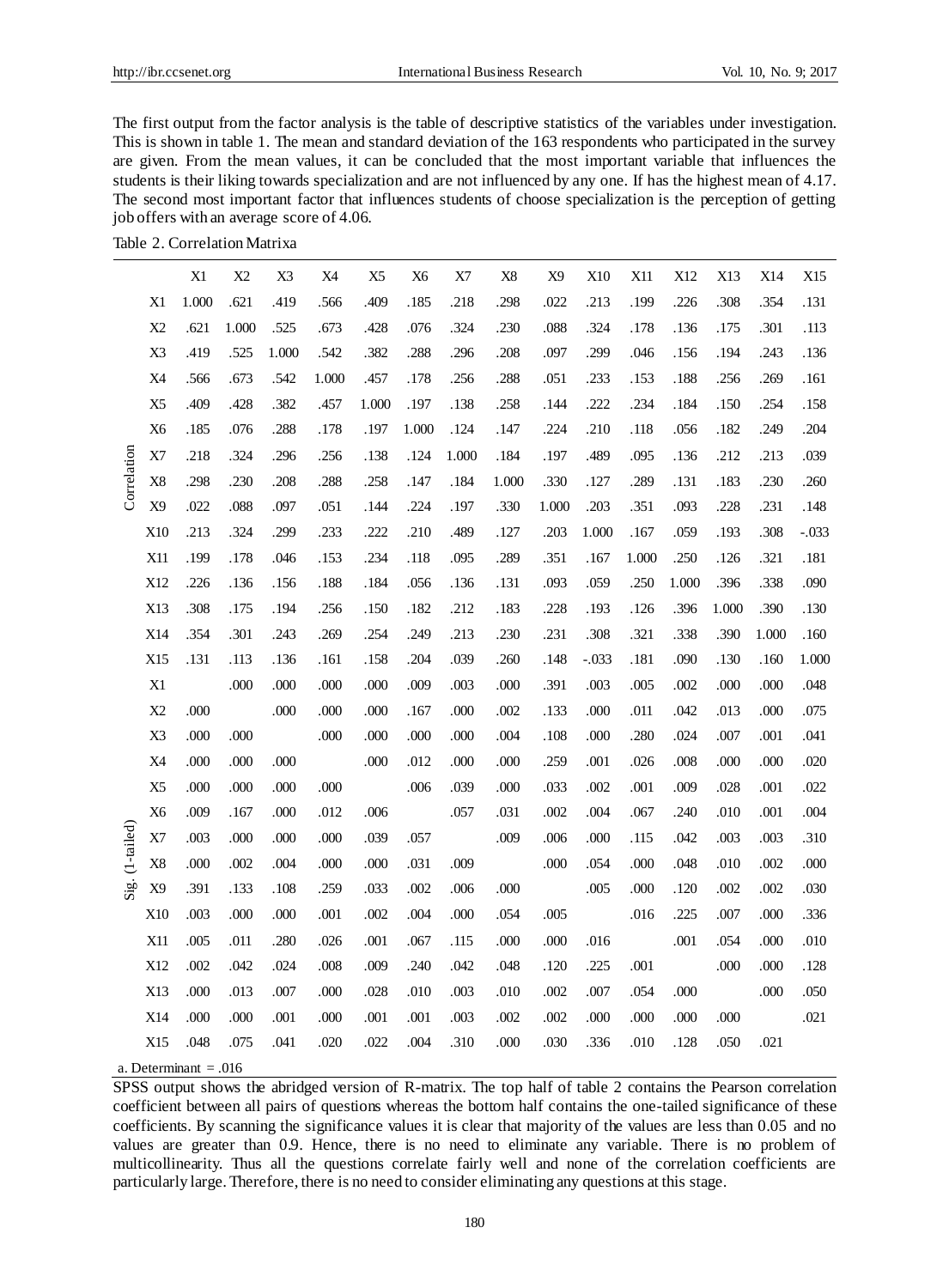#### Table 3. KMO and Bartlett's Test

| Kaiser-Meyer-Olkin Measure of Sampling Adequacy |                    | .815    |
|-------------------------------------------------|--------------------|---------|
| Bartlett's Test of Sphericity                   | Approx. Chi-Square | 643.489 |
|                                                 |                    | 105     |
|                                                 | Sig                | .000    |

Table 3 shows the important parts of SPSS output; Kaiser-Meyer-Olkin Measure of Sampling Adequacy and Bartlett's Test of Sphericity. The KMO statistic varies between 0 and 1. A value of 0 indicate that the sum of the partial correlations is large relative to the sum of correlations, indicating diffusion in the pattern of correlations. Hence factor analysis is inappropriate. A value close to 1 indicates that patterns of correlations are relatively compact and so factor analysis should yield distinct and reliable results. Kaiser (1974) recommends accepting values greater than 0.5 as acceptable. Values between 0.5 and 0.7 are mediocre, values between 0.7 and 0.8 are good, values between 0.8 and 0.9 are great and values above 0.9 are superb (Hutcheson & Sofroniou, 1999). For this data the value is 0.81 which falls into the range of great and therefore factor analysis is appropriate for this data.

Bartlett's measure tests the null hypothesis that the original correlation matrix is an identity matrix. For factor analysis to work, there must be some relationships and if R-matrix is an identity matrix, then all correlation coefficients would be zero. A significance test tells that the R-matrix is not an identity matrix, therefore, there are some relationships between the variables. In this data, Bartlett's test is highly significant (0.000) and therefore the factor analysis is appropriate.

## **8. Factor Extraction**

The SPSS output in table no 4 lists the eigenvalues associated with each linear factor before extraction, after extraction and after rotation. Before extraction, SPSS has identified 15 linear components within the data set. The eigenvalues associated with each factor represent the variance explained by that particular linear component and SPSS also displays the eigenvalues in terms of percentage of variance explained. So factor 1 (Self-preferred) explains 29.26% of total variance. SPSS extracts all the factors with eigenvalues greater than one that leaves with five factors. The eigenvalues associated with these factors are displayed with the percentage of variance in the column labelled. The values in the extracted sum of squared loadings are the same as the values before extraction, except that the values for the discarded factors (after five factors) are ignored. In the rotation sums of squared loadings, the eigenvalues of the factors after rotation are displayed. Before rotation factor 1 accounted for more variance (29.26%) than the remaining four factors. However, after extraction it accounts for only 3.58% of variance. Similarly factor 2 'liking towards specialization' (X2) accounts for 10.94% of variance. Thus 63.5% of the cumulative variance is contributed by the first five variables  $(X1, X2, X3, X4, X5)$  and remaining factors contribute 36.5% of cumulative variance.

| Component                                        | Initial Eigenvalues |          |                                                                                                         |       | Extraction Sums of Squared Loadings | <b>Rotation Sums</b> |                              |  |
|--------------------------------------------------|---------------------|----------|---------------------------------------------------------------------------------------------------------|-------|-------------------------------------|----------------------|------------------------------|--|
|                                                  |                     |          |                                                                                                         |       |                                     |                      | of Squared                   |  |
|                                                  |                     |          |                                                                                                         |       |                                     |                      | $\text{Loadings}^{\text{a}}$ |  |
|                                                  | Total               | $%$ of   | Cumulative %                                                                                            | Total | $%$ of                              | Cumulative %         | Total                        |  |
|                                                  |                     | Variance |                                                                                                         |       | Variance                            |                      |                              |  |
| X1                                               | 4.389               | 29.261   | 29.261                                                                                                  | 4.389 | 29.261                              | 29.261               | 3.585                        |  |
| Χ2                                               | 1.642               | 10.948   | 40.208                                                                                                  | 1.642 | 10.948                              | 40.208               | 2.101                        |  |
| X3                                               | 1.289               | 8.592    | 48.801                                                                                                  | 1.289 | 8.592                               | 48.801               | 1.885                        |  |
| X4                                               | 1.194               | 7.960    | 56.761                                                                                                  | 1.194 | 7.960                               | 56.761               | 2.319                        |  |
| X5                                               | 1.010               | 6.734    | 63.495                                                                                                  | 1.010 | 6.734                               | 63.495               | 1.635                        |  |
| Х6                                               | .839                | 5.594    | 69.089                                                                                                  |       |                                     |                      |                              |  |
| X7                                               | .735                | 4.901    | 73.989                                                                                                  |       |                                     |                      |                              |  |
| X8                                               | .674                | 4.493    | 78.482                                                                                                  |       |                                     |                      |                              |  |
| X9                                               | .604                | 4.024    | 82.506                                                                                                  |       |                                     |                      |                              |  |
| <b>X10</b>                                       | .585                | 3.898    | 86.404                                                                                                  |       |                                     |                      |                              |  |
| X11                                              | .531                | 3.540    | 89.944                                                                                                  |       |                                     |                      |                              |  |
| X12                                              | .460                | 3.067    | 93.011                                                                                                  |       |                                     |                      |                              |  |
| X13                                              | .403                | 2.688    | 95.699                                                                                                  |       |                                     |                      |                              |  |
| X14                                              | .384                | 2.559    | 98.259                                                                                                  |       |                                     |                      |                              |  |
| X15                                              | .261                | 1.741    | 100.000                                                                                                 |       |                                     |                      |                              |  |
| Extraction Method: Principal Component Analysis. |                     |          |                                                                                                         |       |                                     |                      |                              |  |
|                                                  |                     |          | a. When components are correlated, sums of squared loadings cannot be added to obtain a total variance. |       |                                     |                      |                              |  |

Table 4. Total Variance Explained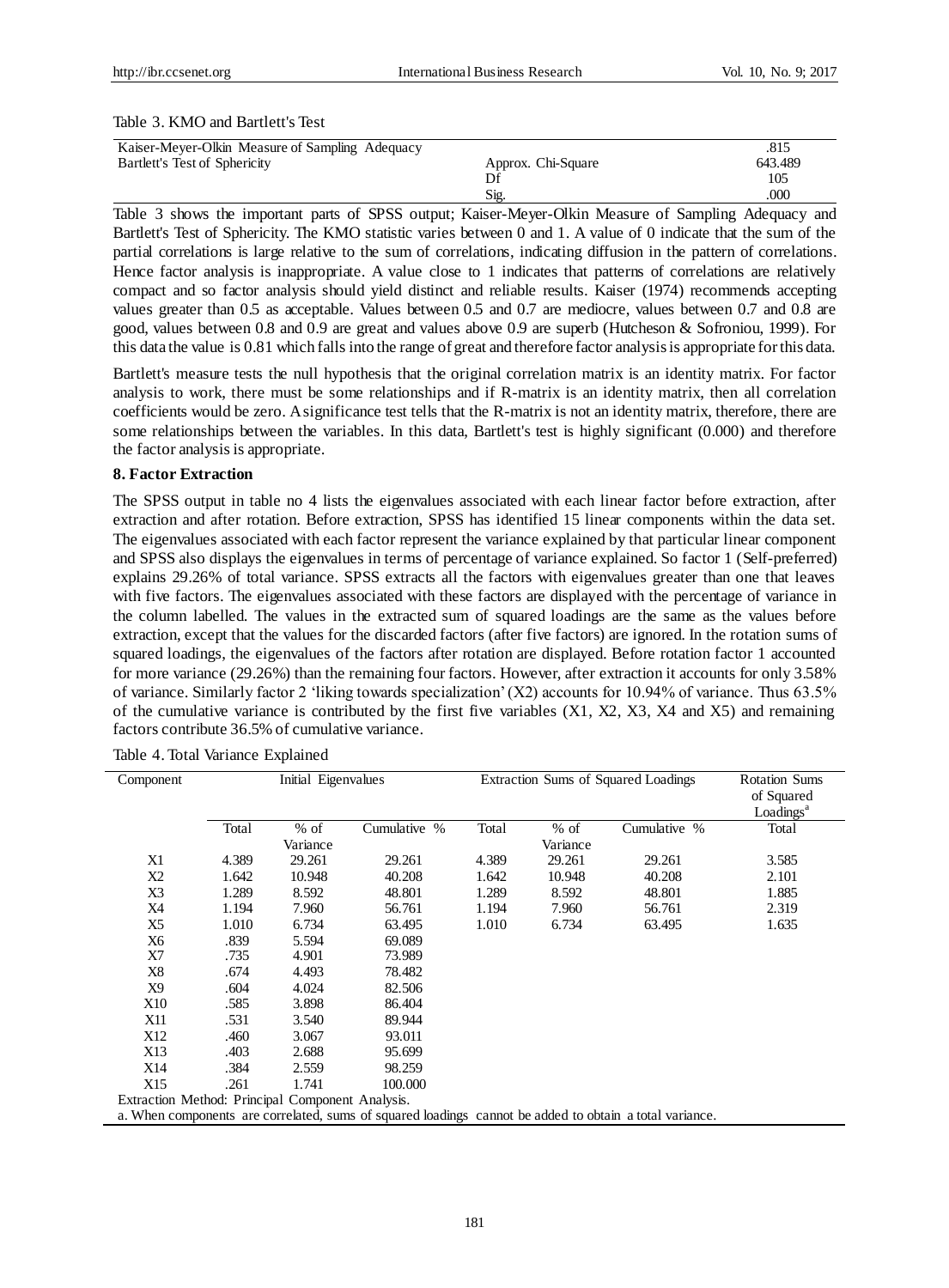



The scree plot is a graph of the eigenvalues against all variables. If can be seen that the curve begin to flatten after 5 factors. From factor 6, the eigenvalue is less than one. Thus only first 5 variables are retained above eigenvalue of 1.

## **9. Communalities**

Table 5. Communalities

| Sl. No         | Factors                                                 | Initial | Extraction |
|----------------|---------------------------------------------------------|---------|------------|
|                |                                                         |         |            |
| 1              | Self-preferred $(X1)$                                   | 1.000   | .651       |
| $\overline{2}$ | Like the specialization $(X2)$                          | 1.000   | .761       |
| 3              | Job opportunities (X3)                                  | 1.000   | .623       |
| 4              | Feel now as inappropriate (X4)                          | 1.000   | .721       |
| 5              | College oriented to choose $(X5)$                       | 1.000   | .471       |
| 6              | Easy to study $(X6)$                                    | 1.000   | .741       |
|                | HRM and Accounting appropriate for females (X7)         | 1.000   | .620       |
| 8              | Marketing needs more field work and travel (X8)         | 1.000   | .523       |
| 9              | Marketing jobs are for expatriates (X9)                 | 1.000   | .633       |
| 10             | Students with high CGPA deserve HRM or Accounting (X10) | 1.000   | .712       |
| 11             | Marketing is inferior to other specializations (X11)    | 1.000   | .648       |
| 12             | Family advice (X12)                                     | 1.000   | .685       |
| 13             | Friend's and seniors advice $(X13)$                     | 1.000   | .649       |
| 14             | Evaluated the possibilities myself (X14)                | 1.000   | .537       |
| 15             | More jobs available for marketing $(X15)$               | 1.000   | .549       |
|                | Extraction Method: Principal Component Analysis.        |         |            |

Principal component analysis works on the initial assumption that all variance is common. Therefore before extraction the communalities are all 1. The communalities in the column labeled extraction reflect the common variance in the data structure. 65.1% of the variance is associated with factor 1 (self-preferred) is common or shared variance. Similarly 76.1% of the variance is associated with the second factor (Liking of specialization) is common or shared variance. Another way to look at these communalities is in terms of the proportion of variance explained by the underlying factors. After extraction some of the factors are discarded. The amount of variance in each variable that can be explained by the retained factors is represented by the communalities after extraction.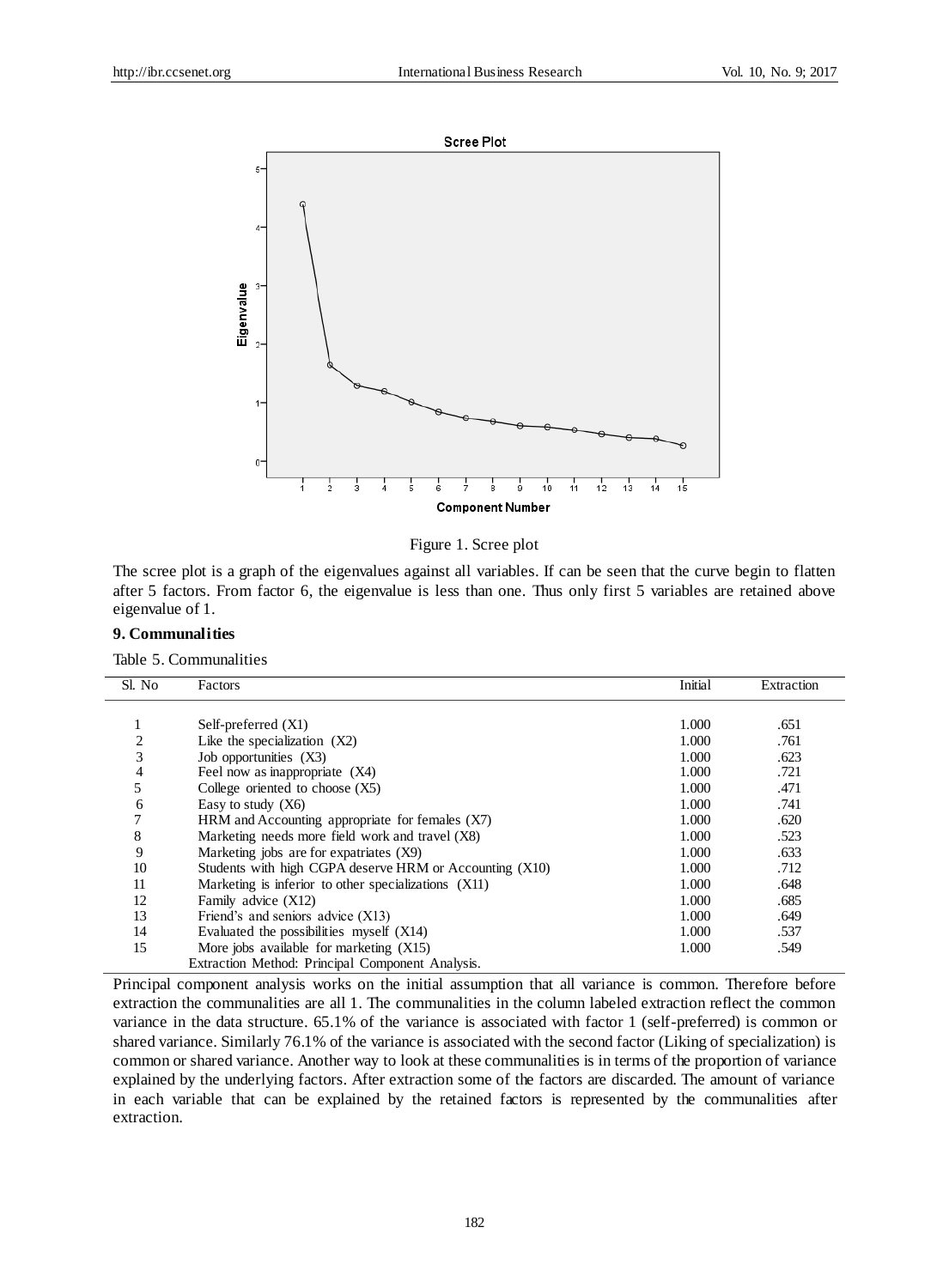#### Table 6. Component matrix

| Factors                                              |      | $\mathfrak{D}$ | 3       | 4       |         |
|------------------------------------------------------|------|----------------|---------|---------|---------|
|                                                      |      |                |         |         |         |
| Feel now as inappropriate (X4)                       | .728 | $-.395$        |         |         |         |
| Like the specialization $(X2)$                       | .725 | $-.437$        |         |         |         |
| Self-preferred $(X1)$                                | .709 |                |         |         |         |
| Job opportunities (X3)                               | .652 | $-.353$        |         |         |         |
| College oriented to choose $(X5)$                    | .608 |                |         |         |         |
| Evaluated the possibilities myself $(X14)$           | .601 |                |         |         |         |
| Marketing needs more field work and travel (X8)      | .497 |                |         | .313    |         |
| Marketing jobs are for expatriates (X9)              | .352 | .600           |         | .308    |         |
| Marketing is inferior to other specializations (X11) | .415 | .494           |         |         | $-.454$ |
| High CGPA deserves HRM or Accounting (X10)           | .502 |                | .670    |         |         |
| HRM and Accounting appropriate for females (X7)      | .486 |                | .613    |         |         |
| More jobs available for marketing $(X15)$            |      |                | $-.439$ | .314    |         |
| Family advice (X12)                                  | .400 |                |         | $-.650$ |         |
| Friend's and seniors advice $(X13)$                  | .494 |                |         | -.497   |         |
| Easy to study $(X6)$                                 | .387 |                |         |         | .669    |

The component matrix is shown in table no.6 before rotation. This matrix contains the loadings of each factor into each factor. All the loadings less than 0.32 are suppressed in the output so there are blank spaces for many of the loadings. The table no. 6 shows the loadings (extracted values of each item under 5 variables) of 15 variables on the 5 factors extracted. The higher the absolute value of the loading, the more the factor contributes to variable. 5 variables are extracted wherein the 15 items are divided into 5 variables according to the most important items with similar response in component 1 and component 2, 3, 4, and 5.

At this stage SPSS has extracted five factors. By Kaiser's criterion, five factors are extracted and is proved accurate. It is accurate when the average communalities is greater than 0.6. The average of the communalities is found by adding the communalities divided by the number of factors  $(9.52/15 = 0.63)$ . Thus on both the grounds Kaiser's rule is accurate.

#### **10. Factor Rotation**

Table 7. Rotated Component Matrix<sup>a</sup>

|                                                      | Component |      |      |      |      |  |  |
|------------------------------------------------------|-----------|------|------|------|------|--|--|
|                                                      |           | 2    | 3    | 4    | 5    |  |  |
| Like the specialization $(X2)$                       | .829      |      |      |      |      |  |  |
| Feel now as inappropriate (X4)                       | .829      |      |      |      |      |  |  |
| Self-preferred $(X1)$                                | .753      |      |      |      |      |  |  |
| Job opportunities (X3)                               | .662      |      |      |      |      |  |  |
| College oriented to choose $(X5)$                    | .623      |      |      |      |      |  |  |
| Family advice (X12)                                  |           | .802 |      |      |      |  |  |
| Friend's and seniors advice $(X13)$                  |           | .758 |      |      |      |  |  |
| Evaluated the possibilities myself (X14)             |           | .593 |      |      |      |  |  |
| Marketing is inferior to other specializations (X11) |           |      | .759 |      |      |  |  |
| Marketing jobs are for expatriates (X9)              |           |      | .676 |      |      |  |  |
| Marketing needs more field work and travel (X8)      |           |      | .638 |      |      |  |  |
| High CGPA deserves HRM or Accounting (X10)           |           |      |      | .809 |      |  |  |
| HRM and Accounting appropriate for females (X7)      |           |      |      | .747 |      |  |  |
| Easy to study $(X6)$                                 |           |      |      |      | .826 |  |  |
| More jobs available for marketing $(X15)$            |           |      |      |      | .556 |  |  |
| Extraction Method: Principal Component Analysis.     |           |      |      |      |      |  |  |
| Rotation Method: Varimax with Kaiser Normalization.  |           |      |      |      |      |  |  |
| a. Rotation converged in 5 iterations.               |           |      |      |      |      |  |  |

Table 7 shows the rotated component matrix or the rotate factor matrix in factor analysis. This is a matrix of the factor loadings for each variable onto each factor after rotation. The idea of rotation is the reduce the number of factor on which the variables under investigation have high loadings. The variables that load highly on factor 1 (X2, X4, X1, X3, X5) relate to preference and dissonance post choice. Therefore, it is labeled as *Preference and dissonance post choice.* The three variables that load heavily on factor 2 (X12, X13, X14) relate to peer influence and is labelled as *Self and Peer influence*. The variables that loads heavily on factor 3 is related to variables (X11, X9, X8) and are labelled as *Nature of marketing specialization*. Similarly, the variables that load heavily on factor 4 (X10, X7) contain components of appropriateness of specialization to specific gender and therefore labelled as *Gender and specialization choice*. Finally, the variables that load heavily on factor 5 (X6, X16) relates to ease in pursuing and career prospects and therefore it is labelled as *Convenience and career.*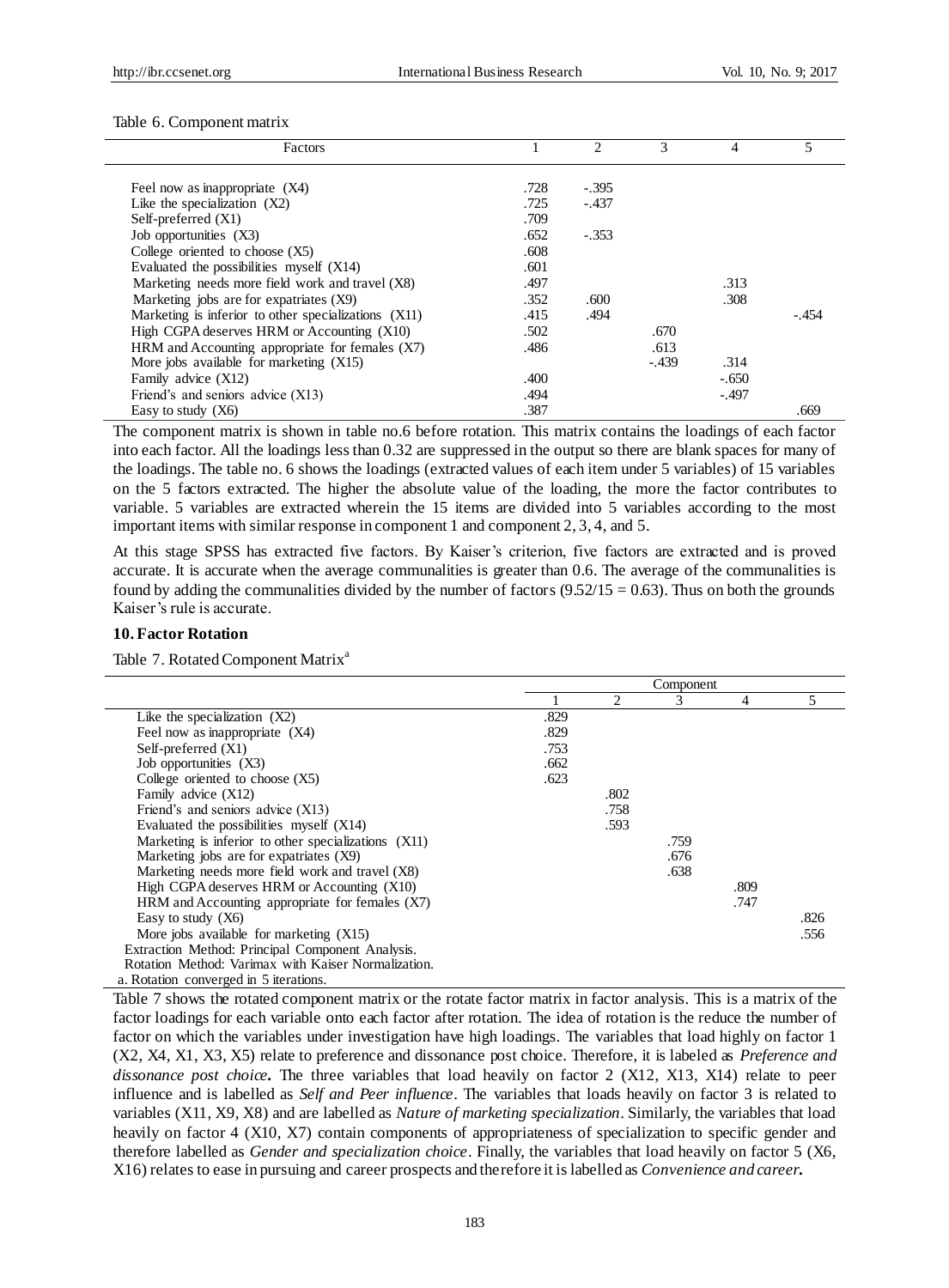Thus this analysis reveals that the initial questionnaire is composed of five sub-scales: *Preference and dissonance post choice, Self and Peer influence, Nature of marketing specialization, Gender and specialization choice, Convenience and career.* This model is shown in figure 2.



Figure 2. Student's perception variables

## **11. RegressionAnalysis**

Multiple regression method is used to identify the impact of variables on the choice of specialization by the students. This helps to analyse the impact of independent variables over the dependent variable. From the study results it is clear that 63% of the existing students advice HRM specialization as first choice to their juniors, 32% of the students advice Accounting and only 5% of the students advice Marketing specialization to their juniors. The output of multiple regression analysis revealed that College orientation  $(X5)$  (P < 0.001) in choosing the specialization is the significant factor that influences the students to advice their juniors. The other factors are insignificant in advising the first choice of specialization.

|  |  |  | Table 8. Coefficients (first choice) |
|--|--|--|--------------------------------------|
|--|--|--|--------------------------------------|

| Model                                                |         | Unstandardized | Standardized |          | Sig. |
|------------------------------------------------------|---------|----------------|--------------|----------|------|
|                                                      |         | Coefficients   | Coefficients |          |      |
|                                                      | B       | Std. Error     | Beta         |          |      |
| (Constant)                                           | 1.839   | .266           |              | 6.924    | .000 |
| Self-preferred (X1)                                  | $-.031$ | .057           | $-.062$      | $-.555$  | .579 |
| Like the specialization $(X2)$                       | .005    | .061           | .011         | .091     | .928 |
| Job opportunities (X3)                               | .013    | .053           | .026         | .248     | .805 |
| Feel now as inappropriate (X4)                       | .066    | .062           | .126         | 1.062    | .290 |
| College oriented to choose $(X5)$                    | $-.154$ | .045           | $-.323$      | $-3.425$ | .001 |
| Easy to study $(X6)$                                 | .031    | .047           | .059         | .666     | .506 |
| HRM and Accounting appropriate for females (X7)      | $-.023$ | .041           | $-.052$      | $-.550$  | .583 |
| Marketing needs more field work and travel (X8)      | .012    | .047           | .022         | .246     | .806 |
| Marketing jobs are for expatriates (X9)              | $-.040$ | .047           | $-.079$      | -.854    | .394 |
| Students with high CGPA deserve HRM or               | .001    | .042           | .003         | .031     | .976 |
| Accounting $(X10)$                                   |         |                |              |          |      |
| Marketing is inferior to other specializations (X11) | .053    | .048           | .101         | 1.101    | .273 |
| Family advice (X12)                                  | .006    | .040           | .013         | .147     | .883 |
| Friend's and seniors advice $(X13)$                  | .026    | .040           | .062         | .655     | .514 |
| Evaluated the possibilities myself $(X14)$           | $-.008$ | .048           | $-.015$      | $-.159$  | .874 |
| More jobs available for marketing $(X15)$            | .011    | .039           | .023         | .271     | .786 |
| a. Dependent Variable Choice 1                       |         |                |              |          |      |

The descriptive statistics results showed that 53% of the current students advice Accounting as their second choice to the juniors. 28% of the students advice HRM specialization and 19% of the students advice marketing as their second choice to their juniors. The regression results showed that there is no significant factor that influences the students to advice the second choice of specialization to their juniors.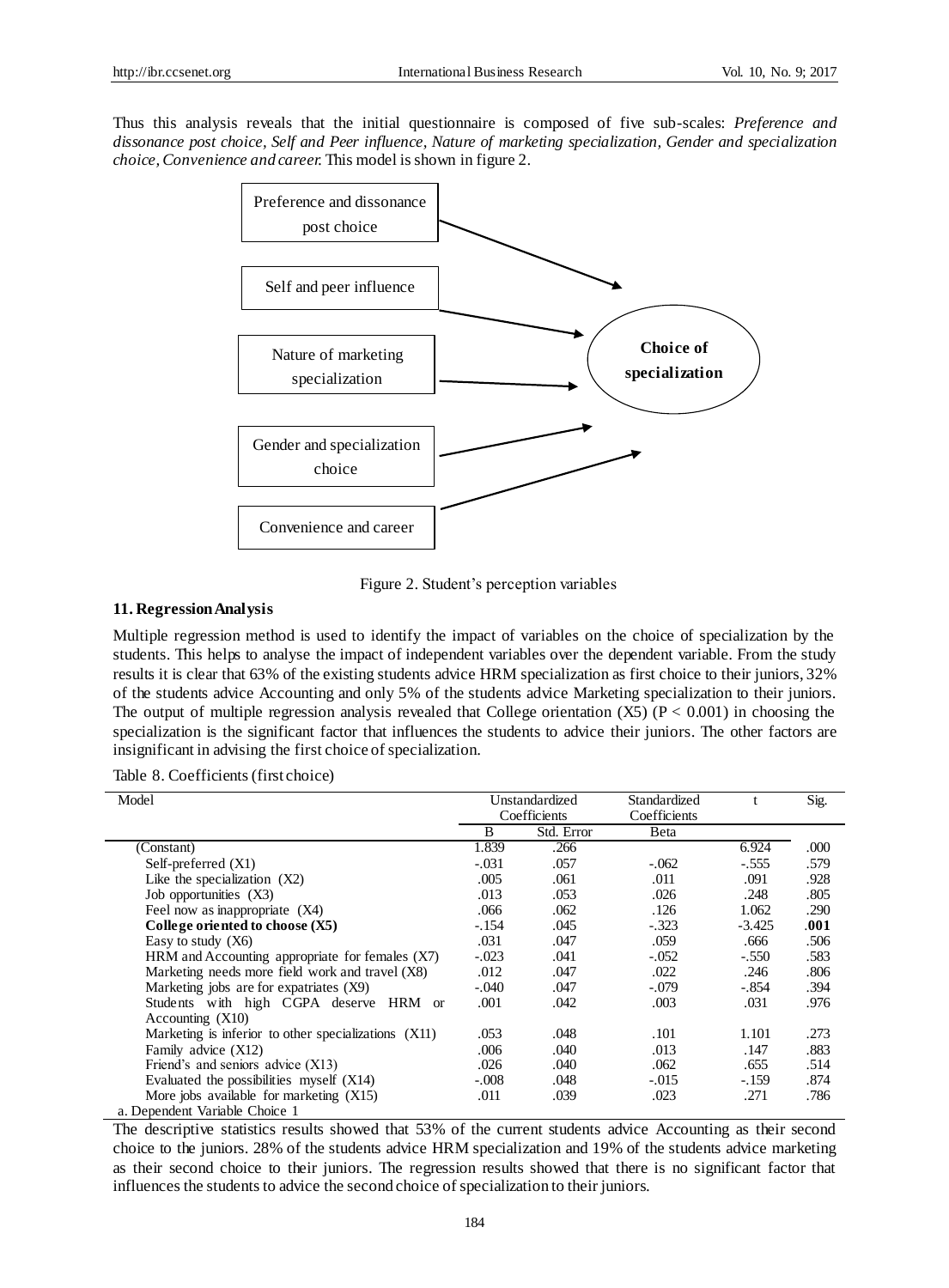The statistical analysis showed that 76% of the students suggest Marketing as third choice for their juniors, 15% of the students advice Accounting as a third choice and 9% of the students advice HRM specialization. The main factor that influences the current students for suggesting the third choice as specialization is that HRM and Accounting specializations are appropriate for females (X7). The factor (X7) is found to be significant ( $p <$ 0.017). Other factors are found to be insignificant in advising as third choice to the junior students.

#### Table 9. Coefficients (Third choice)

|                                                            |         | Unstandardized | Standardized |          |      |
|------------------------------------------------------------|---------|----------------|--------------|----------|------|
|                                                            |         | Coefficients   | Coefficients | t.       | Sig. |
| Model                                                      | B       | Std. Error     | Beta         |          |      |
| (Constant)                                                 | 2.008   | .356           |              | 5.640    | .000 |
| Self-preferred $(X1)$                                      | .006    | .076           | .009         | .081     | .936 |
| Like the specialization<br>(X2)                            | $-.001$ | .081           | $-.002$      | $-.017$  | .986 |
| Job opportunities (X3)                                     | .105    | .071           | .148         | 1.476    | .142 |
| Feel now as inappropriate (X4)                             | $-.119$ | .083           | $-166$       | $-1.439$ | .152 |
| College oriented to choose $(X5)$                          | .076    | .060           | .116         | 1.263    | .209 |
| Easy to study $(X6)$                                       | $-.092$ | .063           | $-.125$      | $-1.452$ | .149 |
| HRM and Accounting appropriate for females (X7)            | .134    | .055           | .223         | 2.423    | .017 |
| Marketing needs more field work and travel (X8)            | $-.014$ | .063           | $-.020$      | $-.229$  | .819 |
| Marketing jobs are for expatriates (X9)                    | $-.006$ | .063           | $-.009$      | $-.097$  | .923 |
| Students with high CGPA deserve HRM or Accounting<br>(X10) | .064    | .057           | .108         | 1.136    | .258 |
| Marketing is inferior to other specializations (X11)       | $-.011$ | .065           | $-.015$      | $-.167$  | .868 |
| Family advice (X12)                                        | $-.060$ | .054           | $-.099$      | $-1.114$ | .267 |
| Friend's and seniors advice $(X13)$                        | $-.019$ | .054           | $-.032$      | $-.345$  | .730 |
| Evaluated the possibilities myself $(X14)$                 | .052    | .065           | .076         | .805     | .422 |
| More jobs available for marketing $(X15)$                  | .035    | .053           | .055         | .666     | .507 |
| Dependent Variable: Choice 3<br>____                       |         |                |              |          |      |

#### **12. Findings of the study**

- 1. The most important variable that influences the students' choice of specialization is the variable '*Liking and preference of specialization*' (X2) with the highest mean of 4.18.
- 2. It is concluded that the first five variables (X1, X2, X3, X4 and X5) constitutes 63.5% of the cumulative variance. These variables greatly influence the choice of specialization.
- 3. The variables that load highly on factor 1 (X2, X4, X1, X3, X5) relate to preference and dissonance post choice which is labeled as *Preference and dissonance post choice.* The three variables that load heavily on factor 2 (X12, X13, X14) relate to peer influence and is labeled as *Self and Peer influence*. The variables that loads heavily on factor 3 is related to variables (X11, X9, X8) and is labeled as *Nature of marketing specialization*. Similarly, the variables that load heavily on factor 4 (X10, X7) contain components of appropriateness of specialization to specific gender and therefore labeled as *Gender and specialization choice*. Finally, the variables that load heavily on factor 5 (X6, X16) relate to ease in pursuing and career prospects and therefore it is labeled as *Convenience and career.*
- 4. College orientation on specialisation (X5) is the significant factor that influences the students to advice their juniors to make the first choice of specialisation viz. HRM (63%), Accounting (32%) and Marketing (5%).
- 5. 53% of the students advice Accounting as their second choice to the juniors. 28% of the students advice HRM specialization and 19% of the students advice marketing as their second choice. There is no significant factor that influences to advice the second choice of specialization to their juniors.
- 6. The variable "HRM and Accounting specializations are appropriate for females" (X7) is the significant factor that influences the students to advice their juniors to make the third choice of specialisation viz. Marketing (76%), Accounting (15%) and HRM (9%).

## **13. Conclusion**

The paper attempted to see the fundamental variable that influences the choice of specialization by business students in relationship with other factors. The study derives that College orientation to the students and the negative perception that Accounting and HRM specialization are mainly for females are the major factors that influences the choice of specialization. Mismatch of the personality and lack of interest in the subject is dangerous, and could end up into disastrous results in terms of student dissatisfaction, demotivation, lack of productivity leading to increased drop outs and career failure. It is important for parents, educators and advisors to help prospective students make an informed career decisions so as to fulfill student's career expectations.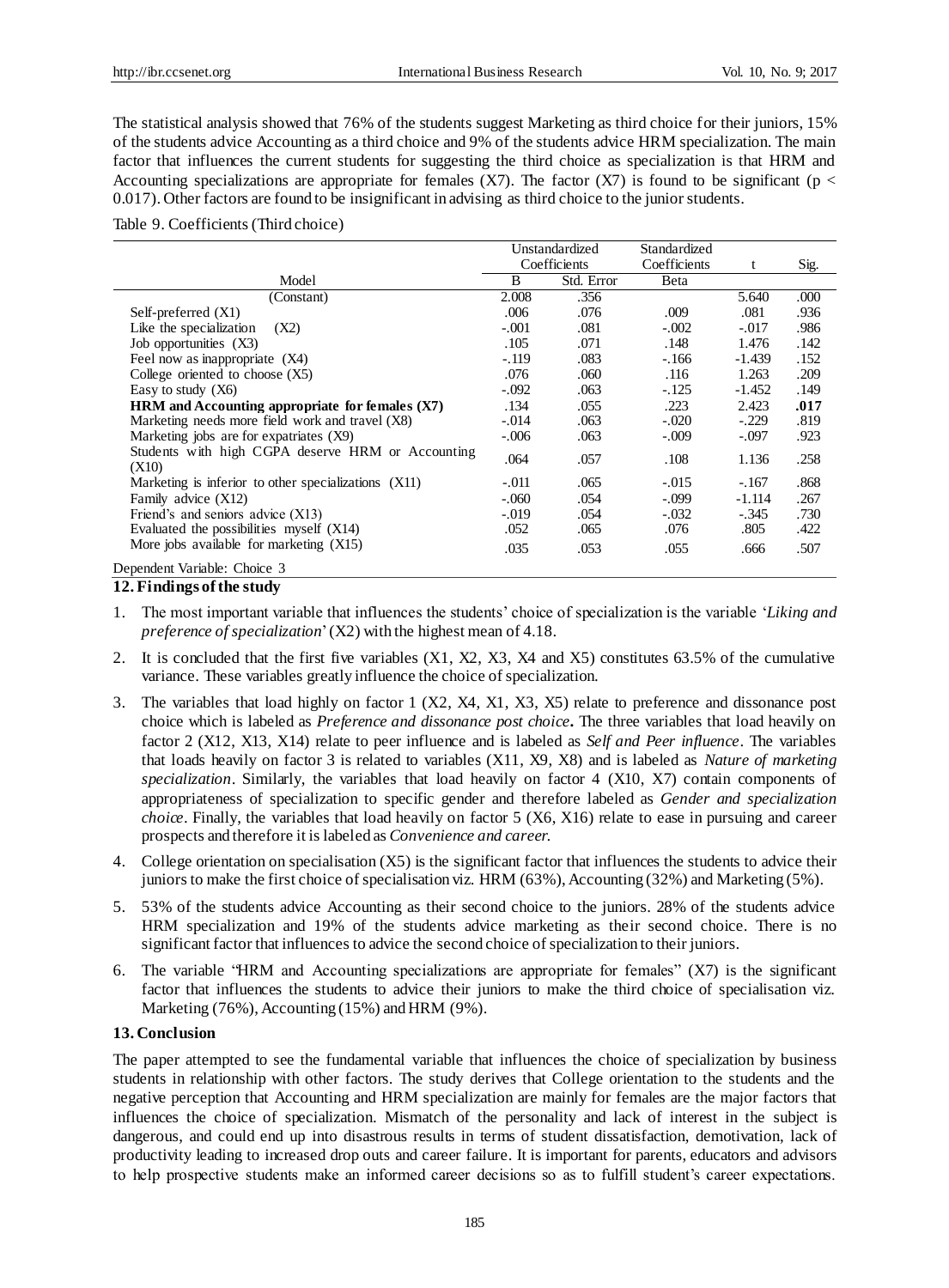Students should be given the right orientation to choose their specialization according to their interests and abilities. Students lack proper awareness and orientation regarding Marketing specialization. The recommendations derived through this study will help the student community to opt the correct choice of specialization. Therefore, each specialization offered will have a composite batch of students with high score, average score, fair score, poor score. The negative perception prevailing in the minds of the student community with regard to marketing specialization will have to be eradicated and enable students to approach all specializations without any prejudice.

## **14. Recommendations**

1. It is recommended that the orientation provided to the students by the college shall be on a level playing field with equal emphasis being placed on all specializations offered and build an administrative requirement on offering specialization.

2. Specialization should be offered based on personal traits of the students.

3. Advisors can take a major role in counseling and conduct a test to analyse their traits and guide the students to choose the right specialization.

4. Selection of specialization is a dominant decision and hence students must be given support from professional instructors and industry experts to orient the students on the latest emerging trends and its impact. This will direct the students in the right perspective for making better career choices.

## **15. Future Direction of the Study**

In view of the importance of the topic and its implications on the future success of the students in their career, it is strongly recommended to make further studies to investigate the factors influencing the career choice of the students; and use the findings in the student counselling and support centers to orient the students about their career choice criteria and options. Further research based on this research can be conducted to determine whether the students' career expectations were met during the course of their studies and thereafter, once they are employed. The model developed through this research can also be applied in other Colleges of Technology in Oman. A longitudinal study can be carried out to analyse the change in perception regarding the choice of specialisation.

#### **References**

- Abrahams, F., Jano, R., & Van Lill, B. (2015), Factors influencing the career choice of undergraduate students at a historically disadvantaged South African University. *Industry and Higher Education, 29*(30), 209-219. https://doi.org/10.5367/ihe.2015.0253
- Alberts, C., Mbalo, N. L., & Ackermann, C. J. (2003). 'Adolescents' Perceptions of the Relevance of Domains of Identity Formation: A South African Cross-Cultural Study'. *Journal of Youth and Adolescence, 32*(3), 169-184. https://doi.org/10.1023/A:1022591302909
- Al-Lawati, E. H. (2017) Exploration of Entrepreneurial Marketing Orientation model among SMEs in Oman: *International Journal of Economics & Management Sciences, 6*(3), 1-6. https://doi.org/10.4172/2162-6359.1000432
- Bennell, P. (2004). Teacher motivation and incentives in sub-Saharan Africa and Asia. Unpublished Research Report. Retrieved fro[m http://eldis.org/fulltext/dfidtea.pdf](http://eldis.org/fulltext/dfidtea.pdf)
- Carson, D. J. (1990). Some exploratory models for assessing small firm's marketing performance: A qualitative approach. *European Journal of Marketing, 24,* 1-51. https://doi.org/10.1108/03090569010006056
- Cosmas, V. J. (2010). Relationship between personality traits and career choice among secondary school students in Tanzania (Unpublished Master's thesis). University of Dar es Salaam, Tanzania
- Datu, J. A. (2012). Personality traits and parenting style as predictive factors of career choice. *Academic Research International, 3*(1), 118-124.
- Edwards, K., & Quinter, M. (2012). Factors Influencing Students Career Choices among Secondary School students in Kisumu Municipality, Kenya. *Journal of Emerging Trends in Educational Research and Policy Studies, 2*(2), 81-87
- Ferry, N. M. (2006). Factors Influencing Career Choices of Adolescents and Young Adults in Rural Pennsylvania. *Journal of Extension, 44*(3).
- Gouvias, D. (1998). The relation between unequal access to higher education and labour market structure: the case of Greece. *British Journal of Sociology of Education, 19*(3), 305-333.